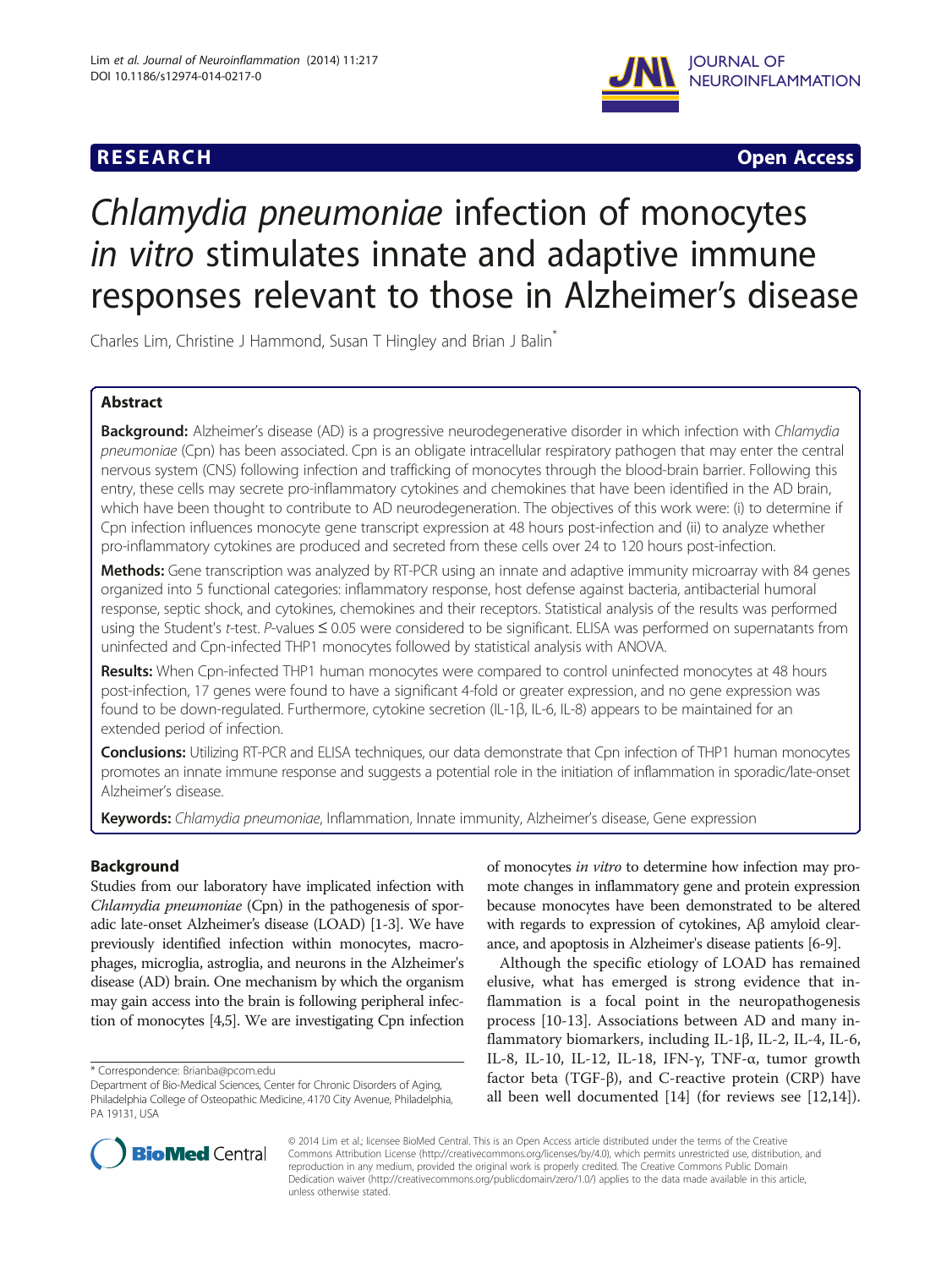Activated microglia and astroglia have been identified near and around neuritic senile plaques in the AD brain along with pro-inflammatory cytokines IL-1β, IL-6, and TNF- $\alpha$  [\[11,13,15,16\]](#page-9-0), suggesting that a pro-inflammatory state could be responsible for neurotoxicity associated with AD [[17\]](#page-9-0).

As the primary immune cells within the human brain, microglia act as the functional equivalent of macrophages inside the central nervous system (CNS) [\[18](#page-9-0)]. Microglia are activated in response to an infection or injury within the brain and are speculated to be responsible for neurotoxicity in diseases such as multiple sclerosis and Parkinson's disease [[18,19\]](#page-9-0). Experiments in rats have shown that microglia phagocytize and internalize amyloid, apparently in an effort to clear amyloid from the CNS [\[20\]](#page-9-0). Related data also indicate that following phagocytosis, Aβ amyloid may remain stored and un-degraded within the activated microglia [[21](#page-9-0)].

Microglial activation as a consequence of internalization of Aβ may activate neighboring microglia and astrocytes through a 'bystander effect'. These activated glia, in turn, may promote further Aβ 1-40 and 1-42 production [[22](#page-9-0)]. This cycle appears to perpetuate inflammation, as well as Aβ production and deposition [\[10,23\]](#page-9-0). Activated microglia release a pool of pro-inflammatory factors including IL-1β, IL-6, TNF-α, nitric oxide, IL-8, and macrophage inflammatory protein-1 [\[24,25\]](#page-9-0). As IL-1β and IL-6 are major pro-inflammatory cytokines involved with neuronal dysfunction, glia producing these cytokines may start a selfactivating cascade referred to as a lethal 'cytokine cycle' [[10,11,25\]](#page-9-0). According to the cytokine cycle, IL-1 is released from activated glia across AD brain regions independent of the initial stimulus. This primary event drives the cascade of cytokine release which promotes the neuropathological changes associated with AD.

A correlation between activated astroglia and amyloid plaques appears to exist, as astroglia, which greatly outnumber microglia in the brain, often aggregate at the site of Aβ deposits [[26](#page-9-0),[27](#page-9-0)]. Substantial evidence indicates that astroglia are directly involved in the degradation and clearance of Aβ [[26](#page-9-0)], and when activated, they also promote inflammation by secreting IL-1β and IL-6 [\[28\]](#page-9-0). These proinflammatory mediators also have been shown to activate astroglia resulting in an increased production of Aβ 1-40/ 1-42 peptides, thus demonstrating a positive feedback loop for the generation of amyloid [\[23,29](#page-9-0)]. Chronic glial activation may perpetuate a chain reaction where successive axonal target regions fall victim to additional neuronal damage, thereby continuing the cycle [[11\]](#page-9-0).

Furthermore, astroglia have been shown to generate other pro-inflammatory mediators such as monocyte chemoattractant peptide-1 (MCP1/CCL2), RANTES, and TNF-α in reaction to the presence of Aβ [\[30\]](#page-9-0). CCL2 is a potent chemoattractant molecule for monocytes, and thus, monocytes may be both initiators and perpetuators of the

cycle, suggesting that monocytes could be significant contributors to the pro-inflammatory cascade.

The current study addresses infection of human THP1 monocytes in vitro with the laboratory strain of Cpn, AR39, to determine how infection can affect the regulation of gene transcripts for innate and adaptive immunity. In this regard, infection may be a stimulus for proinflammatory cytokine expression which may start the cascade that results in initial amyloid processing and deposition observed in Alzheimer's disease [[1,](#page-8-0)[31,32\]](#page-9-0). Analysis of this cytokine expression will demonstrate how infection of monocytes could set the stage for initiating inflammation in this disease.

## Materials and methods

#### THP1 human monocytes

THP1 human monocytes, obtained from the American Type Culture Collection (ATCC, Manassas, VA, USA), were propagated at a concentration of  $1 \times 10^6$  cells/ml RPMI 1640 (ATCC) + 10% FBS (Cellgro Thermo Fisher Scientific, Pittsburgh, PA, USA) growth media (GM) in a 37°C incubator with 5%  $CO<sub>2</sub>$ .

#### Infection with Chlamydia pneumoniae (Cpn)

A human respiratory isolate of Cpn, laboratory strain AR39 obtained from the ATCC, was used to infect THP1 monocytes in vitro. Prior to inoculation of monocytes, each vial of Cpn was thawed and sonicated for 2 minutes. THP1 cells were spun down, washed with Hank's Balanced Salt Solution (HBSS), and resuspended in 1 ml of GM at a concentration of  $1 \times 10^6$  cells/ml. To this volume, 400 μl of Cpn at a multiplicity of infection (MOI) of 1 (1  $\times$  10<sup>6</sup> infectious units) were added. The cells were allowed to incubate for 1 hour at 37°C with 5%  $CO<sub>2</sub>$  in a T-25 flask, after which 3.6 ml of GM was added for a final volume of 5 ml. Cells were then incubated for the allotted times (24 to 120 hours). For 96 and 120-hour infections, another 5 ml of GM was added at the 48-hour time point.

To validate and determine percent of infection of our monocytes at each time point,  $2 \times 10^5$  cells at  $1 \times 10^5$ cells per slide were cytospun and analyzed by immunocytochemistry. In brief, cytospun cells were fixed using Cytofix/Cytoperm (BD Cytofix/Cytoperm 554722; BD Biosciences, San Jose, CA, USA) for 30 minutes, washed  $2 \times 5$  minutes with HBSS, labeled with a fluorescein isothiocyanate (FITC)-directly conjugated anti-chlamydial antibody, Fitzgerald 61C75 (Fitzgerald Industries International, Acton, MA, USA) for 1 hour at 37°C, and counterstained using bisbenzimide (Sigma bisbenzimide B2883, Sigma-Aldrich, St Louis, MO, USA) and coverslipped. The slides were imaged on a Nikon E80i microscope using the NIS-Elements AR 3.0 software (Nikon Inc., Melville, NY, USA). Five random fields per slide per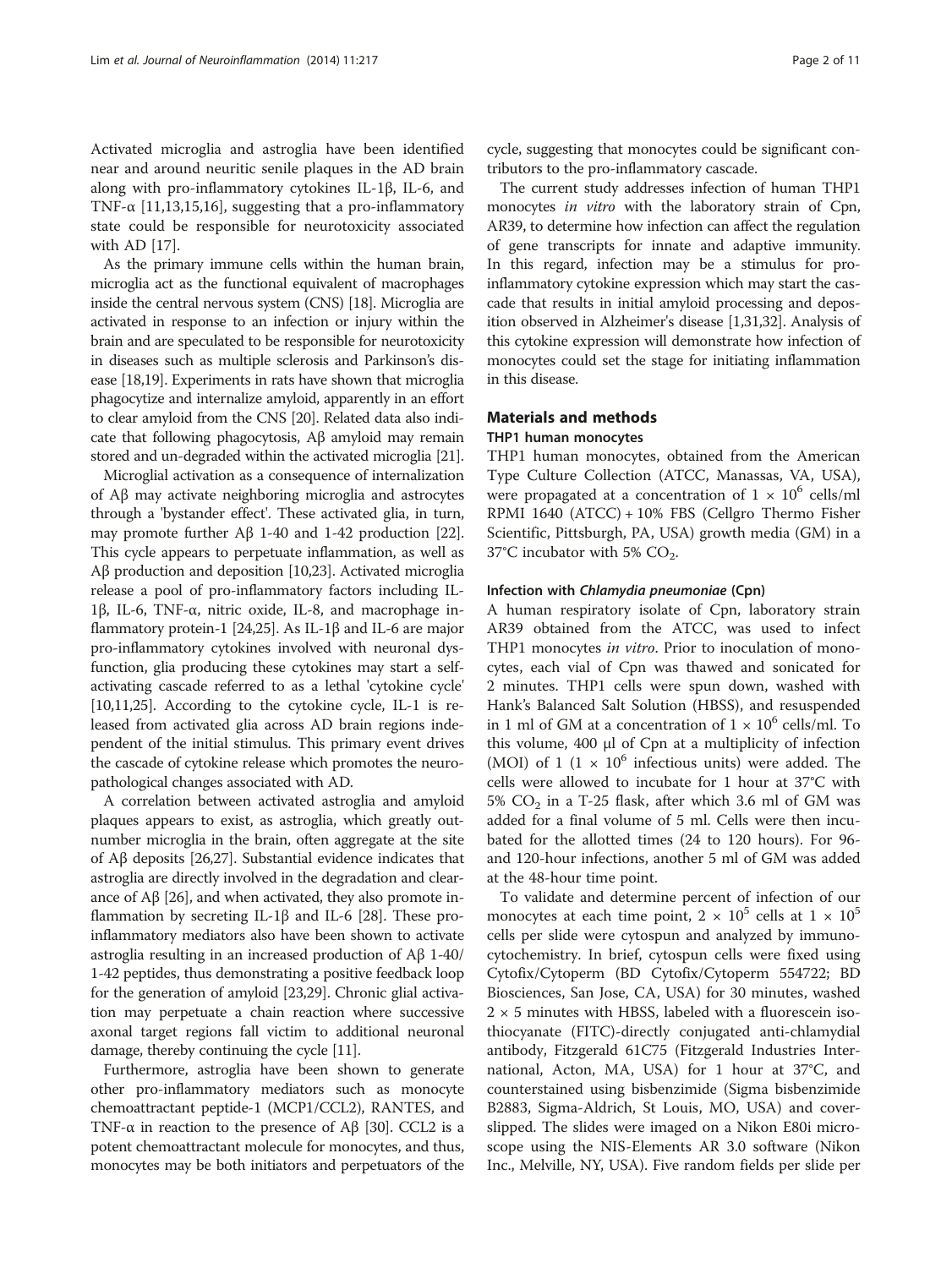time point for each experiment at 40X magnification were analyzed and counted (total infected cells/total cells  $\times$  100 = percent infected). Average percent infection for 24 to 120 hours was 81, 85, 92, 92, and 90, respectively.

Infection time for the real time-polymerase chain reaction (RT-PCR) experiments was 48 hours and the infection times for the ELISA cytokine analyses were 24 to 120 hours. Although gene changes were analyzed only at 48 hours post-infection, the time at which an acute infection is established, we wanted to obtain specific data for cytokine changes over longer time points as the inflammation in AD appears to become more chronic in nature following its initiation. In a comparable manner, parallel control uninfected flasks at the same cellular concentration received only media for the specified incubation times.

At the specified times for analysis, both uninfected and infected cells were removed from the incubator and transferred to individual 15-ml tubes. To ensure complete cell recovery, another 5 ml of fresh GM was added to the 24-, 48- and 72-hour flasks, followed by cell scraping to release any remaining cells prior to transfer to the 15-ml tubes. The final volume for all time points was 10 ml. The cells were pelleted at 1,000 x g for 5 minutes. The supernatants were collected for ELISA analysis into new 15-ml tubes and frozen at −80°C. The pellet was resuspended in 5 ml of HBSS and counted. Cells were again pelleted and either kept on ice or snap frozen in liquid nitrogen prior to preparation for RT-PCR.

#### RNA isolation

Using the RNeasy Mini kit (Qiagen Inc., Valencia, CA, USA), RNA was extracted from cell pellets according to manufacturer's directions. In brief, cells were mixed with RLT buffer, pipetted onto a QIAshredder™ spin column and centrifuged for 2 minutes at  $15,000 \times g$  to lyse and homogenize the cells. Ethanol was mixed with this sample, transferred to an RNeasy spin column, centrifuged for 15 seconds at 8,000  $\times$  g and the flow-through discarded. RW1 Buffer (700 μl) was added, centrifuged for 15 seconds at 8,000  $\times$  g and flow-through discarded. RPE Buffer (500 μl) was added to the RNeasy spin column, centrifuged for 15 seconds at 8,000  $\times$  g, flow-through discarded, another 500 μl of RPE Buffer was added and centrifuged for 2 minutes at  $8,000 \times g$ . Finally, the RNA was eluted from the spin column in RNase-free water  $(30 \mu l)$ .

## First strand synthesis

Using the  $RT^2$  First Strand Kit (SABiosciences, Qiagen, Valencia, CA, USA), cDNA was produced from 1 μg of RNA following the First Strand Kit protocol according to manufacturer's directions. To eliminate any contaminating genomic DNA carryover, a Genomic DNA Elimination step preceded the reverse transcription reaction. Following

reverse transcription, 91 μl of RNase, DNase-free water was added to each 20 μl of cDNA. This cDNA was either used immediately for RT-PCR or frozen at −20°C until use.

## Real time-polymerase chain reaction (RT-PCR)

RT-PCR was used to determine the level of gene transcription using the Human Innate and Adaptive Immune Responses  $RT^2$  Profiler<sup>™</sup> PCR Array (PAHS-052) from SABiosciences (Qiagen, Valencia, CA, USA). The cDNA samples were spun briefly to remove any particulate material. The master mix cocktail was prepared according to the specifications for the 96-well plate.

Twenty-five microliters of the experimental cocktail was added to each well of the 96-well RT-PCR array plate. The plate was run on the Applied Biosciences 7000 Sequence Detection System (Life Technologies Corporation, Carlsbad, CA, USA) utilizing ABI Prism 7000 SDS Software and then analyzed using software on the SABiosciences website [[33](#page-9-0)]. The data are normalized to the control housekeeping genes RPL13A, GAPDH and ACTB. The website calculates fold change (fold difference) by the  $2^{-\Delta\Delta}$ CT method with the control being the uninfected THP1 cells. Statistical analysis of the results was done using Student's t-test. P-values below 0.05 were considered to be significant. RT-PCR experiments were performed using cDNA from 4 separate experiments comparing 48 hour Cpn-infected THP1 monocytes to parallel uninfected monocytes grown for 48 hours.

#### Multi-analyte ELISA array

Using the Multi-Analyte ELISArray Kit protocol version 1.4 from SABiosciences (Qiagen, Valencia, CA, USA), a multi-array ELISA was performed using the supernatants collected during the harvest of uninfected and Cpn-infected THP1 monocytes according to manufacturer's directions. In brief, the supernatants were thawed and centrifuged for 10 minutes at  $1,000 \times g$  to remove any particulate material. Fifty microliters of each experimental sample, in triplicate, was added to the array that included specific cytokine capture antibodies: IL-1α IL-1β, IL-2, IL-4, IL-6, IL-8, IL-12, IL-17α, IFN-γ, TNF-α and GM CSF (colony stimulating factor) and allowed to incubate at room temperature (RT) for 2 hours.

After numerous buffer washes, 100 μl of the diluted biotinylated detection antibodies were added to the appropriate wells of the ELISA plate and incubated in the dark for 1 hour at room temperature (RT). Following this incubation, the plate was washed and 100 μl of dilute Avidinhorseradish peroxidase (HRP) were added into all wells and incubated in the dark for 30 minutes at RT. After this incubation, development and stop solutions were added followed by detection of absorbance changes at 450 and 570 nm on a UV/VIS spectrophotometer (Nicolet Evolution 100, Thermo Fisher Scientific, Pittsburgh, PA, USA).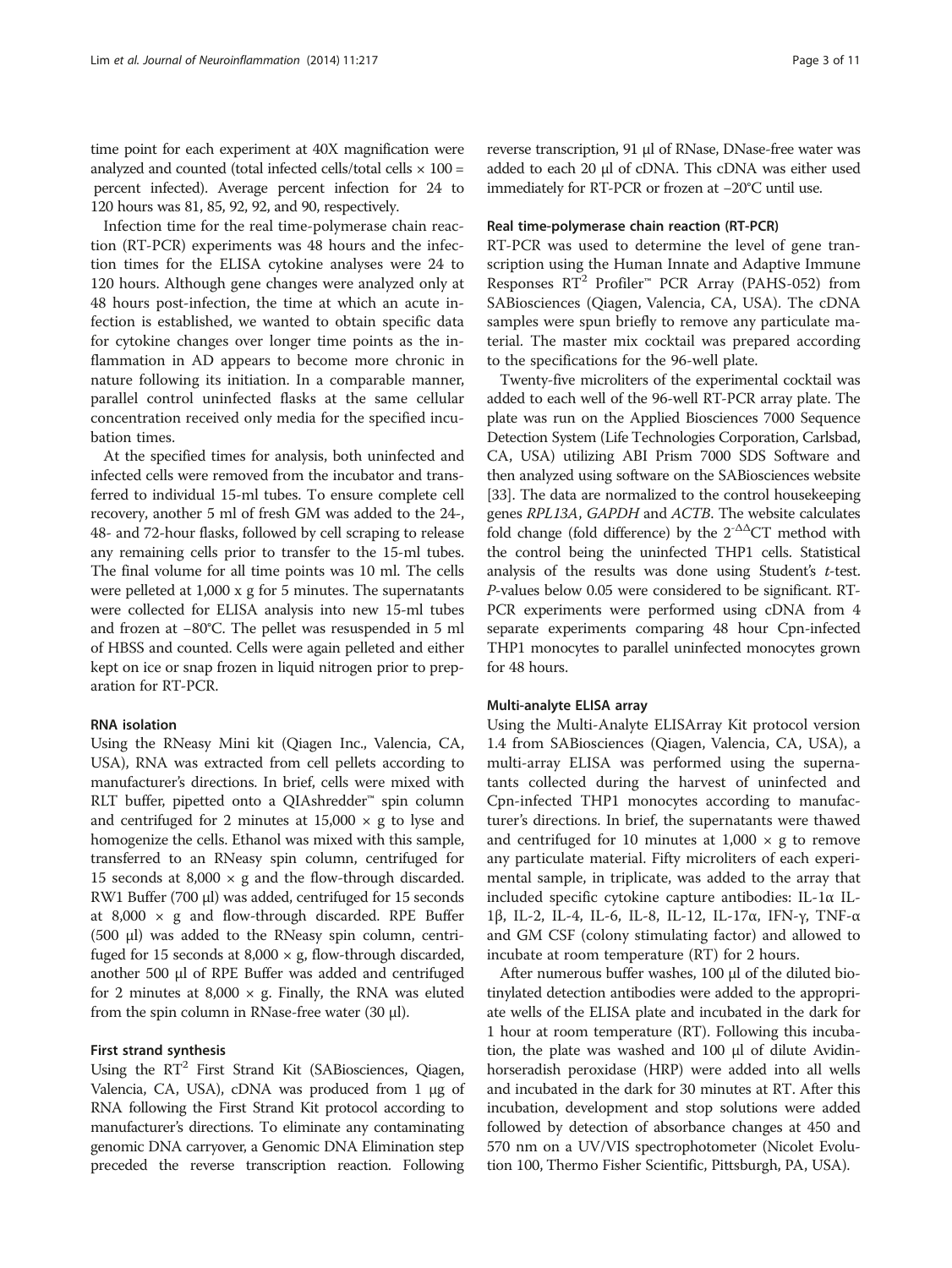The raw data obtained from the absorbance readings were normalized to the cell counts of each sample. Averages of all triplicates were determined along with standard deviations and an analysis of variance (ANOVA) statistical test was performed. Time points of 24, 48 and 72 hours were tested in triplicate in 5 separate experiments, while the 96- and 120-hour time points were tested in triplicate in 4 separate experiments.

## Single-analyte ELISA array

Using the Single-Analyte ELISArray Kit protocol version 1.4 from SABiosciences (Qiagen, Valencia, CA, USA), a single-analyte ELISA was performed for IL-1β, IL-6, and IL-8 according to manufacturer's directions using the supernatants collected during the harvest. In brief, the supernatants were thawed and centrifuged for 10 minutes at  $1,000 \times g$  to remove any particulate material. Preparation of the antigen standard dilution was prepared by serial dilution. As with the multi-analyte array, the array was prepared using 50 μl of each experimental sample in triplicate and allowed to incubate at RT for 2 hours, followed by incubation with the detection antibodies. Similar to the previous multi-analyte arrays, Avidin-HRP was used to determine binding of the detection antibodies to the cytokines of interest. After color development as described above, absorbance readings were taken at 450 and 570 nm and the raw data were normalized. Averages of all triplicates were found along with standard deviations and an ANOVA statistical test was performed. As with the multianalyte array, times of 24, 48 and 72 hours were tested in 5 separate experiments and those of 96 and 120 hours were tested from 4 separate experiments.

## Results

#### Real time-polymerase chain reaction

Gene transcription was analyzed by RT-PCR using an innate and adaptive immunity microarray with 84 genes organized into 5 functional categories: inflammatory response, septic shock, cytokines, chemokines and their receptors, host defense against bacteria, and antibacterial humoral response. When Cpn-infected THP1 human monocytes were compared to control uninfected monocytes at 48 hours post-infection, 17 gene transcripts (Table [1\)](#page-4-0) had significant increases (*P*-values  $\leq 0.05$ ).

Seven gene transcripts from the inflammatory response category (see Table [1](#page-4-0) and Figure [1](#page-4-0)) had at least a four-fold increase in expression. Toll-like receptor (TLR)8 transcripts had the most dramatic significant fold increase of 33.73, whereas lesser increases were observed for TNF (4.26), NLRC4 (4.34), IL1F5 (8.79), IL1F8 (11.29), and the IL-1 receptor genes *IL1RN* (10.83) and *IRAK2* (6.66).

Gene transcripts for 3 cytokines, chemokines and their receptors demonstrated significant > 4-fold increases (Figure [1\)](#page-4-0). CCL2 transcripts had the most dramatic significant fold increase of 1,136.10 within this category. Expression of IFNB1 and IL-6 both had significant increases of 11.02 and 6.69, respectively. Under septic shock (Figure [1\)](#page-4-0), only 1 gene (SERPINA1, 16.50) was found to have a significant increase in expression.

Transcript changes with regard to the host defense against bacteria revealed four gene transcripts to be significantly up-regulated with > four-fold increases (Figure [2](#page-5-0)). PTAFR had the most dramatic significant increase in expression with 22.47 fold change. Under antibacterial humoral response (Figure [2\)](#page-5-0), CYBB gene expression had the most significant increase of 17.15, while COLEC12 had a significant increase of 5.64.

In summary, of all the 84 genes in the Innate and Adaptive Immunity pathway microarray, expression of CCL2 showed the most dramatic significant increase. Other cytokine gene transcripts of note such as IL-6 and TNF showed smaller, but significant fold increases in expression.

#### ELISA

ELISA techniques were performed using the supernatants of uninfected and Cpn-infected THP1 human monocytes. A multi-analyte ELISArray provided a general overview for secretion per  $1 \times 10^6$  cells of 12 cytokines. This ELISArray showed that the cytokines IL-1β, IL-6, and IL-8 have increased secretion when the cells are Cpn-infected, thus single-analyte ELISArrays were performed to further evaluate these 3 cytokines.

### IL-1β

A single-analyte ELISArray for IL-1β (Figure [3\)](#page-5-0) demonstrated a significant increase ( $P$ -value  $\leq 0.05$ ) in cytokine secretion in the Cpn-infected THP1 human monocytes compared to uninfected THP1 cells for all the time points. In Cpn-infected THP-1 cells, a significant decrease in levels of secreted IL-1β at the 96-hour and 120-hour time points relative to the 24-hour time point was observed. Decreased secretion of IL-1β also was significant for the Cpn-infected THP1 cells at the 72-, 96- and 120-hour time points compared to the levels at 48 hours. At 120 hours, there was significantly lower secretion of IL-1β compared to 72 hours.

#### IL-6

Analysis of the IL-6 single-analyte ELISArray plate revealed that more IL-6 is secreted from Cpn-infected THP1 cells than uninfected THP1 cells at all times (Figure [4](#page-6-0)); this difference was significant. Moreover, there was an overall significant decrease in IL-6 secretion from Cpn-infected THP1 cells over the entire time course of infection.

## IL-8

Results of the IL-8 single-analyte ELISArray plate revealed an initial significant increase ( $P$ -value  $\leq 0.05$ ) in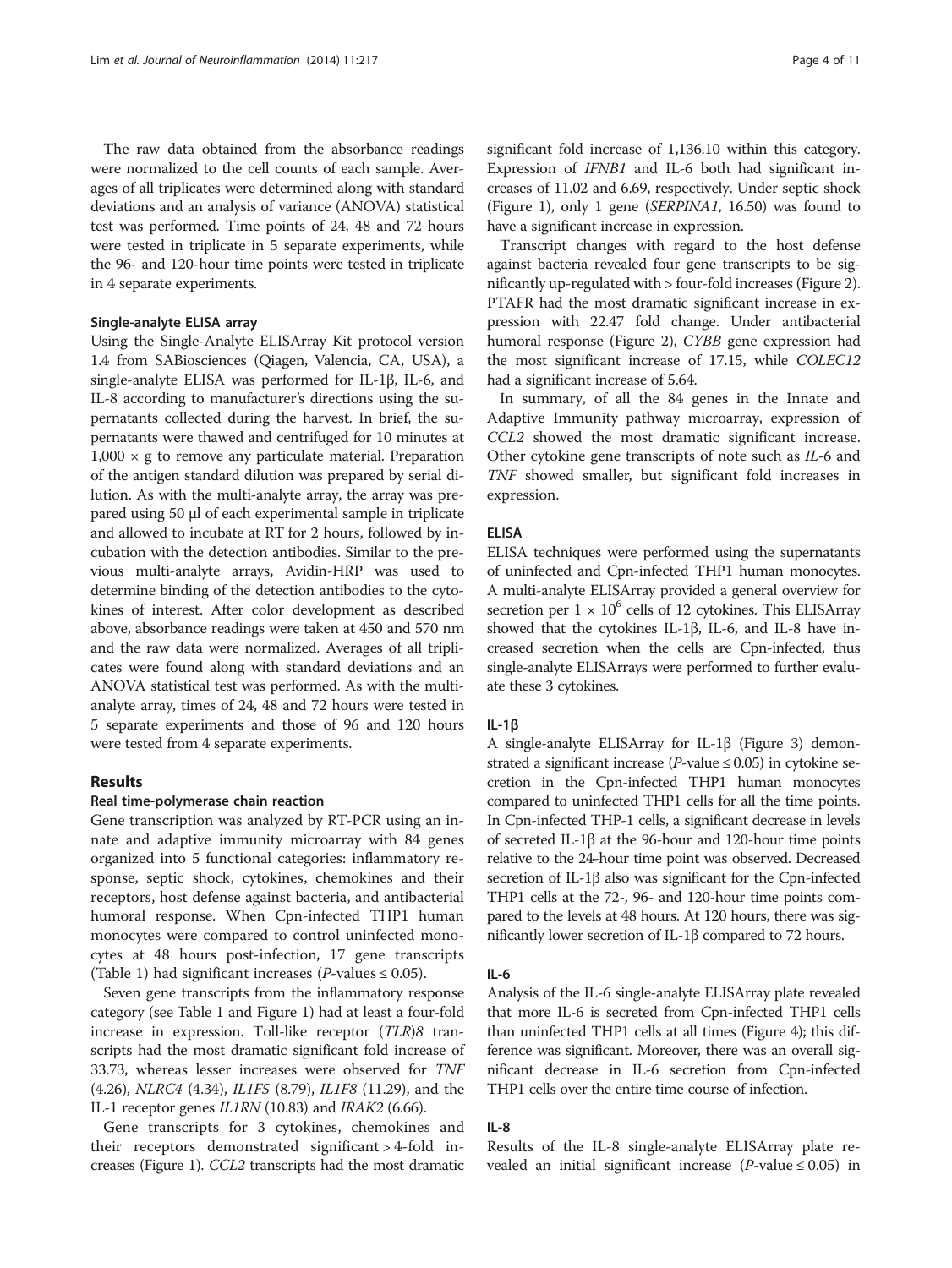|                                            | Gene symbol         | Gene name                                                                           |
|--------------------------------------------|---------------------|-------------------------------------------------------------------------------------|
| Inflammatory response                      | IL1F5               | Interleukin 1 family, member 5 (delta)                                              |
|                                            | IL1F8               | Interleukin 1 family, member 8 (eta)                                                |
|                                            | $II$ 1 $RN$         | Interleukin 1 receptor antagonist                                                   |
|                                            | IRAK2               | Interleukin 1 receptor associated kinase 2                                          |
|                                            | NLRC4               | NLR family, CARD domain containing 4                                                |
|                                            | TLR8                | Toll-like receptor 8                                                                |
|                                            | <b>TNF</b>          | Tumor necrosis factor (TNF superfamily, member 2)                                   |
| Host defense against bacteria              | DEFB4               | Defensin, beta 4                                                                    |
|                                            | DMBT1               | Deleted in malignant brain tumors 1                                                 |
|                                            | NFKBIA              | Nuclear factor of kappa light polypeptide gene enhancer in B-cells inhibitor, alpha |
|                                            | PTAFR               | Platelet-activating factor receptor                                                 |
| Antibacterial response                     | COLEC <sub>12</sub> | Collection sub-family member 12                                                     |
|                                            | <b>CYBB</b>         | Cytochrome B-245, beta polypeptide                                                  |
| Cytokines, chemokines, and their receptors | CCL2                | Chemokine (C-C motif) ligand 2                                                      |
|                                            | <b>IFNB1</b>        | Interferon, beta 1, fibroblast                                                      |
|                                            | IL6                 | Interleukin 6 (Interferon, beta 2)                                                  |
| Septic shock                               | SERPINA1            | Serpin peptidase inhibitor, clade A (alpha-1 antiproteinase, antitrypsin), member 1 |

<span id="page-4-0"></span>Table 1 Innate and adaptive immunity gene transcripts increased at 48 hours in Chlamydia pneumoniae (Cpn)-infected THP1 cells

Transcripts analyzed included those associated with the host response to pathogens, including inflammatory response genes, antibacterial humoral response genes, cytokines, chemokines and their receptors, genes involved in bacterial host defense mechanisms and septic shock.

the 24-, 48-, 72-, 96- and 120-hour time points between Cpn-infected cells compared to uninfected THP1 (Figure [5](#page-6-0)). Similar to what was observed with IL-1β, at 96 and 120 hours, there was a marked decrease in secretion of IL-8 from the Cpn-infected THP1 cells compared to the Cpninfected cells at earlier time points. Furthermore, the decreases seen at 96 and 120 hours as compared to 24 and 48 hours were significant (*P*-value  $\leq$  0.05), as was the decrease seen from the 48-hour time to the 72-hour time point, and the decrease seen from 72 hours to the 96- and 120-hour time points.

## Discussion

Chlamydial species have been associated with a spectrum of diseases of clinical significance shown to be a result of immunopathogenesis. Although the immune response is

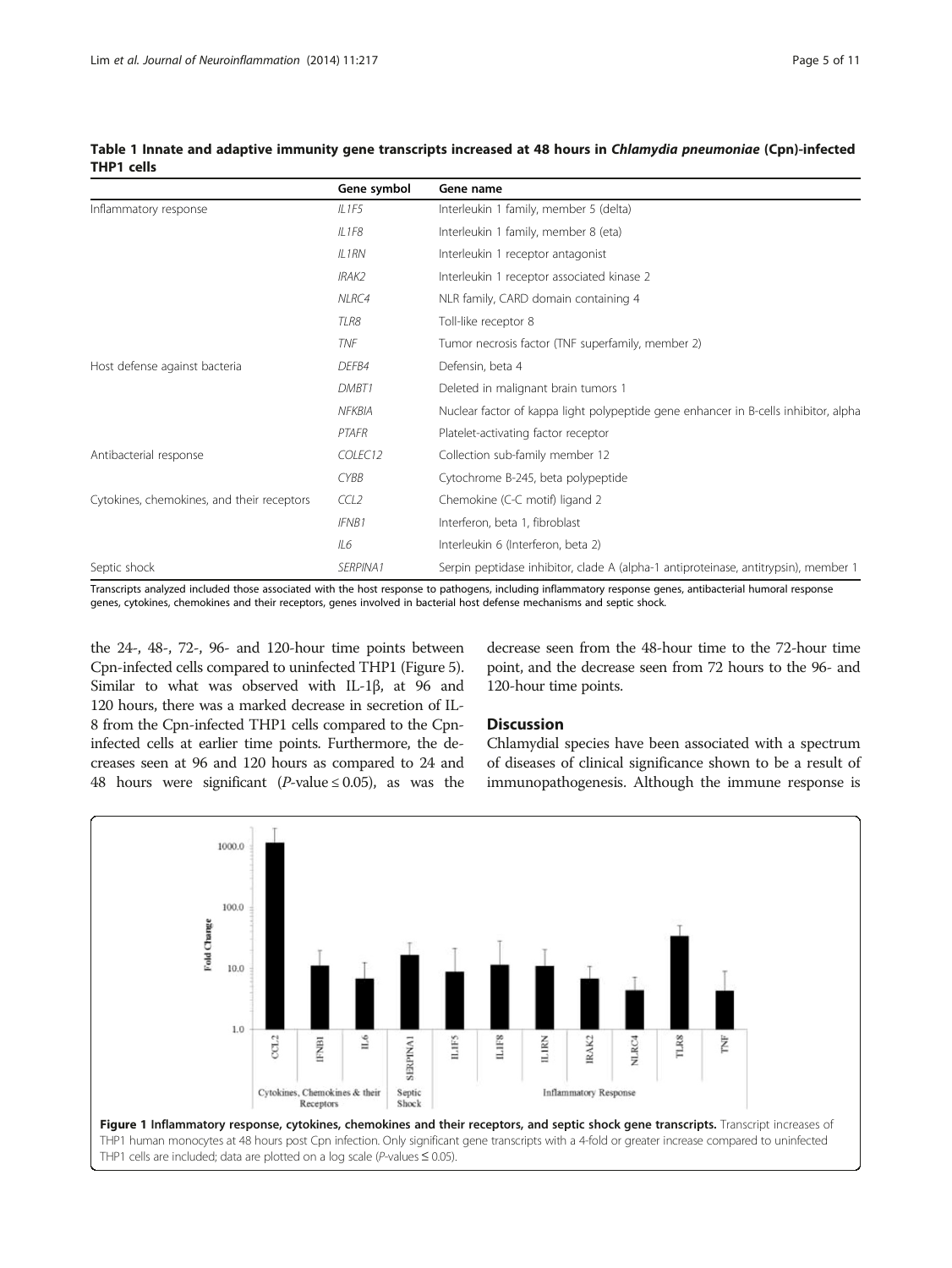<span id="page-5-0"></span>

central for disease manifestations, there is still much to learn about the mechanisms that initiate and sustain the inflammatory response to Cpn infection [[34,35\]](#page-9-0). Secretion of pro-inflammatory cytokines occurs when host cells, including monocytes and microglia, are infected with Cpn [[35,36](#page-9-0)]. The current study evaluates changes in THP1 monocyte gene expression at 48 hours post-infection

(acute) and in specific cytokine production/secretion over a 5-day (chronic) course of infection. Our data indicate that infection of monocytes with Cpn results in significant changes in host gene transcription and secretion of proinflammatory cytokines. Furthermore, cytokine secretion (IL-1β, IL-6, IL-8) appears to be maintained for an extended period of infection, suggesting that a more chronic

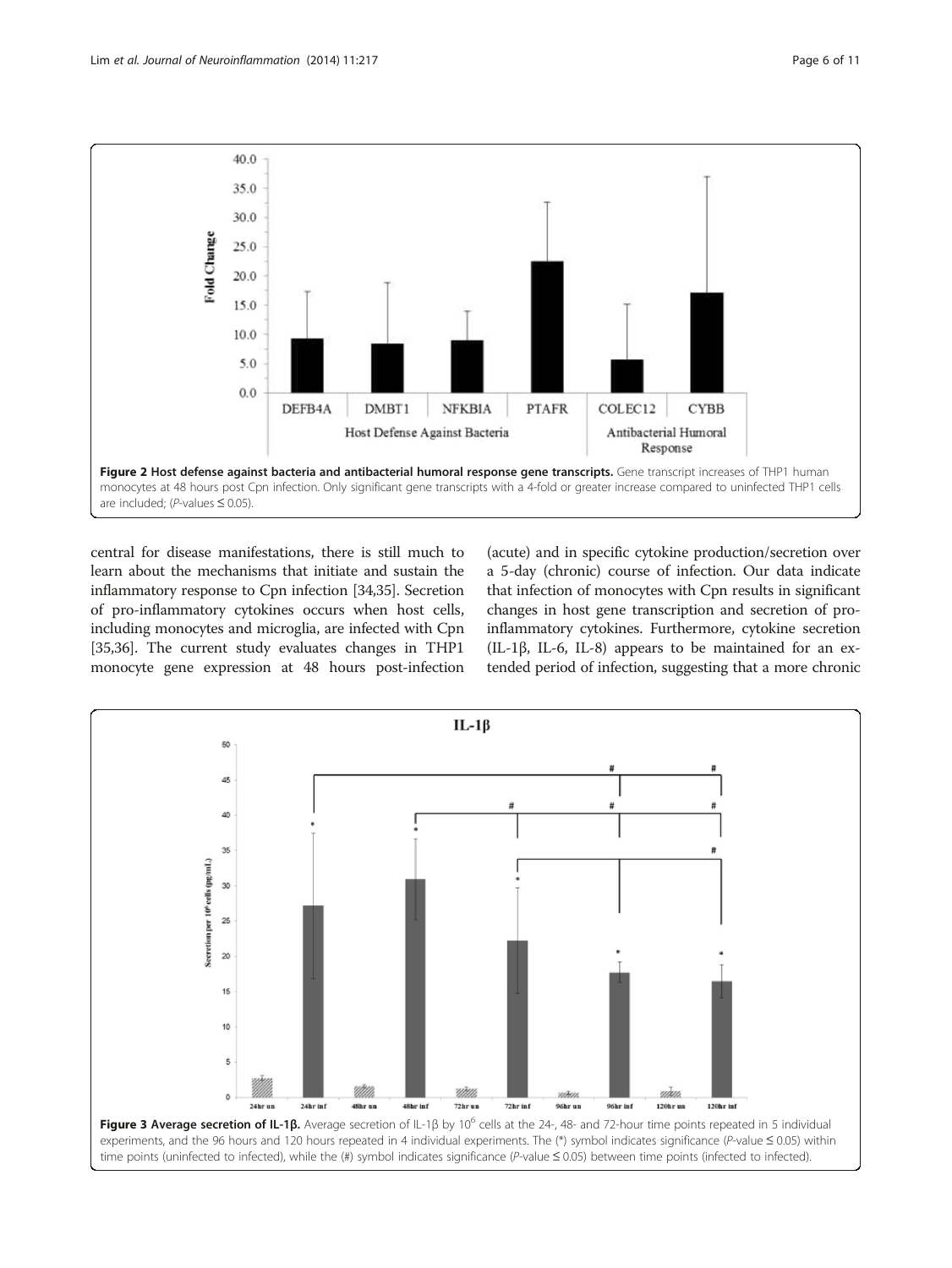<span id="page-6-0"></span>

or persistent infection can maintain the pro-inflammatory condition. Work by others has suggested that similar cytokines were secreted after Cpn infection of THP1 monocytes, although shorter periods of infection with a higher multiplicity of infection (ie, MOI = 5) were evaluated [[37](#page-9-0)]. Thus, our data suggest that Cpn-infected monocytes at a modest level of infection (ie,  $MOI = 1$ ) can promote an acute and sustained pro-inflammatory state.

Previous work has shown that Cpn can infect multiple cell types including endothelial cells, epithelial cells, smooth muscle cells, and peripheral blood mononuclear cells [\[1](#page-8-0)[,38,39](#page-9-0)]. Cpn-infected macrophages have been found in sites such as the peritoneum and spleen following respiratory inoculation of New Zealand white rabbits [[40\]](#page-9-0). These findings suggest that the migratory capabilities of peripheral blood monocytes may help to facilitate systemic infection [[41\]](#page-9-0). Moreover, infection of human monocytes with Cpn appears to enhance their migration across an in vitro model of the blood-brain barrier (BBB) comprised of a human brain microvascular endothelial

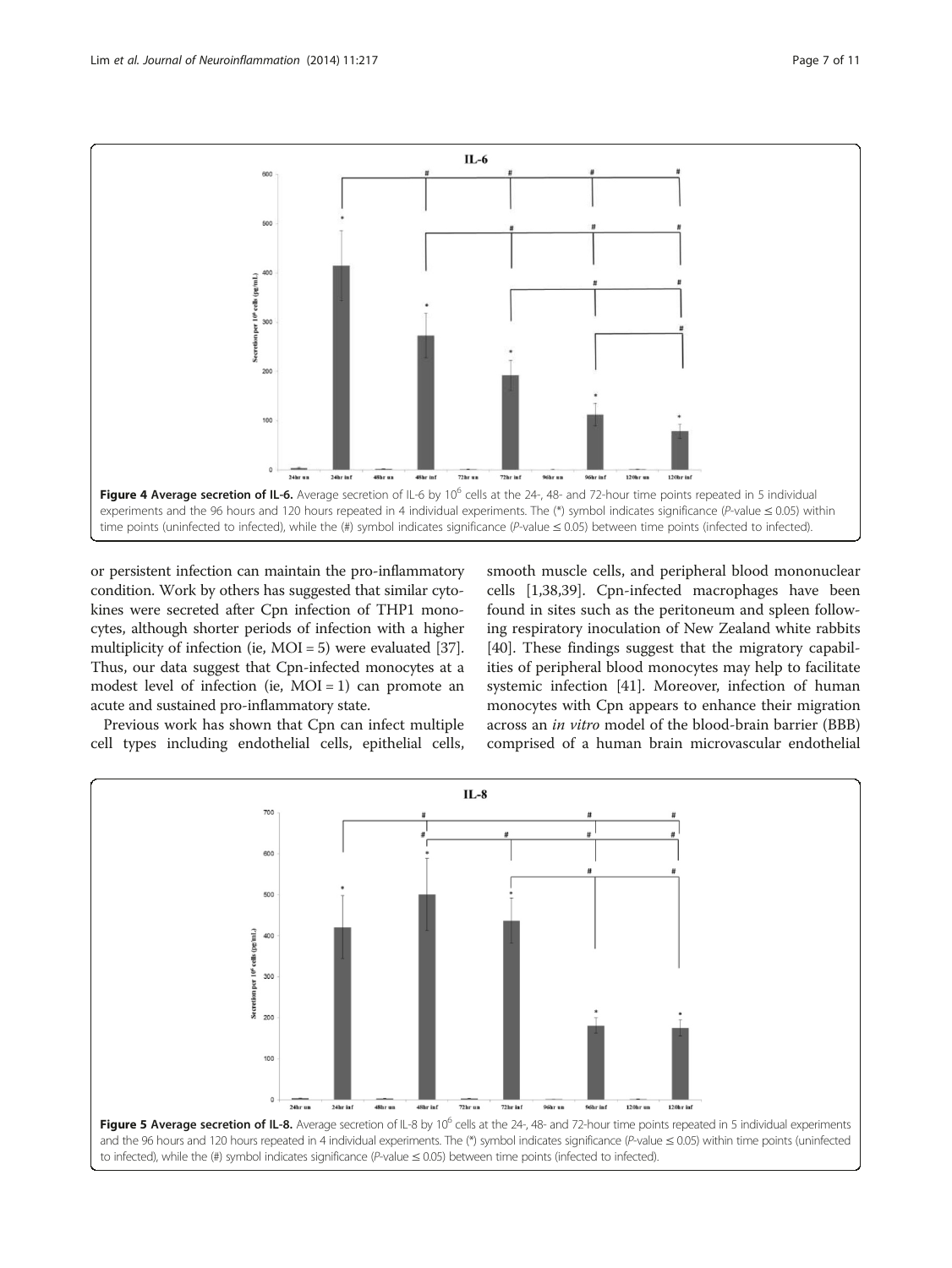cell layer [[4\]](#page-9-0). Previous studies have shown that infection in the lung is the main stimulus for monocytic and lymphocytic infiltration leading to potential dissemination of infection into the circulation [[40,42\]](#page-9-0). Blood vessels and monocytes in AD brain tissue have been shown to be infected with Cpn, thus we postulate that Cpn entering the circulation upon infection of monocytes could result in access to the CNS through the BBB [\[4,5,43](#page-9-0)]. With regards to LOAD, Cpn has been studied as a possible etiologic agent [[1](#page-8-0),[2\]](#page-8-0) and supporting evidence for Cpn in the etiopathogenesis of AD was provided by a study by Little et al. 2004 which revealed amyloid deposits resembling plaques found in AD brains in the brains of non-transgenic BALB/c mice following intranasal infection with Cpn [[42](#page-9-0)].

As discussed previously, numerous cytokines have been shown to be involved in neuroinflammation in AD, and previous work by others has implicated high levels of IL-1 directly in neuronal degeneration [\[44,45\]](#page-9-0). IL-1β is a member of the interleukin 1 cytokine family and is produced by endothelial cells, some epithelial cells, and also by activated macrophages as a pro-protein, which is proteolytically processed to its active form by IL-1β convertase. This cytokine is an important mediator of the inflammatory response, and is involved in a variety of cellular activities, including cell proliferation, differentiation, and apoptosis [\[46\]](#page-9-0). Also, IL-1β activates nitric oxide synthase (NOS), which is implicated in neuronal damage, ultimately leading to cell death in hippocampal neurons [\[47](#page-10-0)]. Furthermore, IL-1β has been shown to play a part in the promotion of neuronal synthesis of β amyloid precursor protein (APP) and may enhance the transition from diffuse to fibrillar neuritic plaques [\[48](#page-10-0)]. Our data suggest that infection may play an early role in the etiology of AD, even before amyloid is produced. This contrasts with others who have focused previously on amyloid as being the principal stimulus for the activation of this cytokine [[28\]](#page-9-0).

The key debate, therefore, lies not in what this cytokine can activate and/or damage in the brain, but rather what initiates its production. Levels of IL-1β have been shown to be higher in the cerebrospinal fluid (CSF) of AD patients than in patients with vascular dementia or control patients [[49](#page-10-0),[50](#page-10-0)]. Our data show that IL-1β is significantly up-regulated at all times through 120 hours post-infection of monocytes and thus is consistent with the cytokine profile in AD, suggesting that infection can be an initiating stimulus for this cytokine.

Evidence suggests that IL-1β and IL-6 up-regulate the cdk5/p35 complex [\[51](#page-10-0)], a protein kinase involved in tau hyperphosphorylation, a major pathological process observed in AD. IL-6 also may be involved in neuronal degradation. IL-6 is an inflammatory cytokine that is secreted by leukocytes and other various cell types during infection [\[52](#page-10-0)]. As a pro-inflammatory cytokine, IL-6 is secreted by T-cells, endothelial cells, and macrophages, which stimulate an immune response to tissue damage leading to inflammation in the surrounding area. IL-6 is an important mediator of fever and of the acute phase response. IL-6 can be secreted by macrophages in response to specific microbial molecules, referred to as pathogen associated molecular patterns (PAMPs), and can induce intracellular signaling cascades that can further give rise to inflammatory cytokine production [\[53](#page-10-0)]. Infection with Cpn, as we have determined in this study, influences significant secretion of this cytokine from infected monocytes.

Not surprisingly, in our study, several gene transcripts were found to have significant fold increases in the group consisting of the host defense against bacteria. These included: DEFB4, DMBT1, PTAFR, and NFKBIA. DEFB4 is the transcript that codes for a defensin protein with antimicrobial activity that has been shown to act as a cytokine linking innate and adaptive immune re-sponses [\[54](#page-10-0)]. Along these lines,  $\text{A}\beta$  amyloid 1-42 has been demonstrated to have antibacterial properties and has been speculated to act as an anionic defensin [\[55](#page-10-0)]. However, whether Aβ 1-42 production and processing in LOAD results, in part, as an antibacterial response is still debatable. Therefore, defensin transcript increases are intriguing and warrant further study.

Up-regulation of DMBT1 takes place in response to activation of the intracellular pattern recognition molecule NOD2 and consecutive NFkB-activation; this hinders bacterial invasion and lipopolysaccharide (LPS)-induced TLR4 activation [[56](#page-10-0)]. PTAFR is the gene for the platelet activating factor receptor, which plays a role in the inflammatory response [\[57\]](#page-10-0). NFKBIA could lead to inhibition of the NFκB protein complex by trapping this transcription factor in the cytoplasm, effectively leading to its inactivation. However, as NFκB activation is upstream of gene transcription for IL-1β mentioned above, its complete inactivation by NFKBIA up-regulation appears unlikely in our infected cells.

Another interesting entity found to be activated in infected cells is the inflammasome complex. This is a cytoplasmic multi-protein complex that activates caspase-1, leading to the processing and secretion of proinflammatory cytokines. These complexes are associated with TLRs to mediate the response to extracellular and intracellular pathogens [\[58\]](#page-10-0). NLRC4 (NLR family, CARD domain containing 4) is involved in the regulation of caspase-1, which upon activation results in processing and secretion of IL-1β. In this study, the *NLRC4* gene transcript showed significant fold increases. Previously, others have shown that *NLRC4* is required for the activation of caspase-1 and IL-1β secretion in response to bacterial flagellin [\[59](#page-10-0)]. Interestingly, inflammasome activation also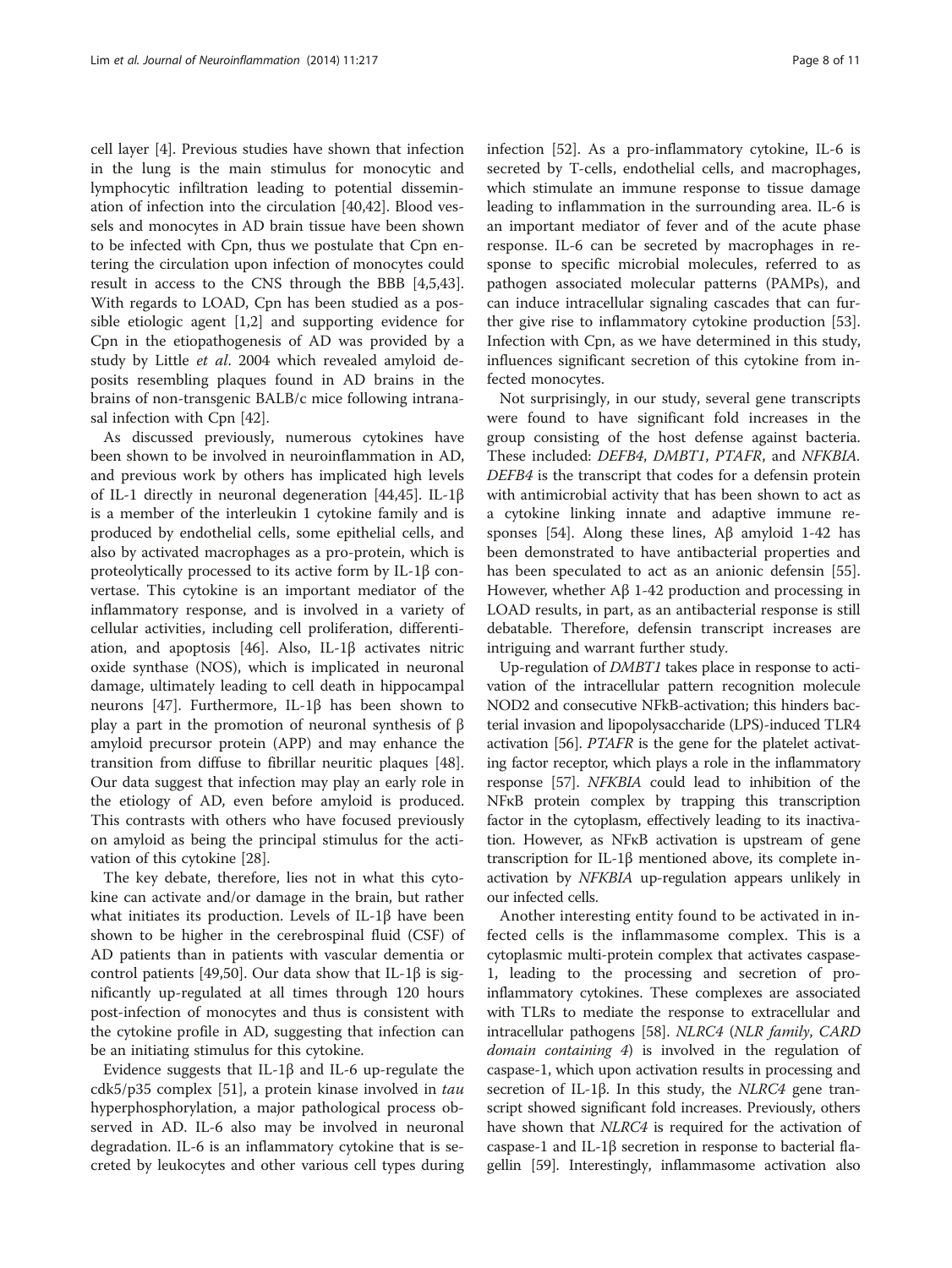<span id="page-8-0"></span>may arise as an outcome of amyloid deposition and aggregation [\[60](#page-10-0)]. By orchestrating the activation of precursors of pro-inflammatory caspases, which in turn activate IL-1β, IL-18 and IL-33 secretion, the inflammasome promotes a potent inflammatory response that influences the release of toxins from glial and endothelial cells [\[61\]](#page-10-0). Although the NLRC4 inflammasome has been shown to be activated by flagellated Gram-negative bacteria, recent studies have shown evidence for a flagellin-independent pathway that activates the NLRC4 inflammasome after infection with certain aflagellated bacteria [\[62\]](#page-10-0). As Cpn is an intracellular bacterium and aflagellated, our data would support that of a flagellin-independent pathway. Another important response to infection is one in which acute phase reactants are produced and secreted into blood. Of these, serpins are included and constitute the largest superfamily of protease inhibitors in humans [\[63,64](#page-10-0)]. In the microarray used in this study, SerpinA1 (Serpin peptidase inhibitor clade A member 1) transcript was shown to increase significantly following infection. This serpin is also known as  $\alpha_1$ -antitrypsin (AAT), a highly effective inhibitor of neutrophil elastase and one that plays an important role in coagulation, inflammation, and turnover of extracellular matrix. SerpinA1 also inhibits the activity of plasmin, thrombin, trypsin, chymotrypsin, and plasminogen activator.

MCP1/CCL2 gene transcript in the family of cytokines and chemokines was significantly increased following Cpn infection. This transcript was the most dramatically altered following infection and has been recognized as a very important contributor to the inflammatory response observed in AD [[65\]](#page-10-0). The MCP1/CCL2 protein has been shown to be increased in both CSF and plasma from individuals with mild cognitive impairment (MCI) and AD [[66\]](#page-10-0). While the exact effects of MCP1/CCL2 in the MCI/AD brain are not fully understood, some experiments have shown that CCL2 may alter the properties of the BBB to allow for increased monocyte migration into brain tissues [\[67\]](#page-10-0). Furthermore, this chemokine may affect the production and clearance of Aβ amyloid from the brain [\[68\]](#page-10-0). Hence, although we did not measure the protein directly, the dramatic increase in this transcript would suggest that infection induction leading to such a large change is worthy of further evaluation.

#### Conclusion

Utilizing RT-PCR and ELISA techniques, our data demonstrate that Cpn infection of THP1 human monocytes promotes an innate immune response, as pro-inflammatory gene transcripts and proteins showed significant fold increases. Furthermore, since research suggests that a chronic inflammatory state is present within the AD brain [[10](#page-9-0)] and prior evidence has shown monocytes infected with Cpn in AD brains [1,3], we suggest that the pro- and chronic inflammatory states involved in AD pathogenesis may arise in part by Cpn infection of monocytes. These data are consistent with that of previous work suggesting that amyloid could be both a response to and an initiator of inflammation in the AD brain [[22](#page-9-0)]. In effect, infection in the AD brain could initiate the inflammatory cascade that results in CNS damage reflected by amyloid production/processing and deposition. Inflammation generated by amyloid accumulation would then 'secondarily' result in extended damage via an inflammatory response generating ever increasing AD neuropathology. Further research to define the early events occurring in AD pathogenesis may help to clarify how infection with Cpn, and possibly other pathogens, may be an initiator of inflammation in sporadic LOAD.

#### Abbreviations

AAT: α1-antitrypsin; Aβ: β-amyloid; ABI: Applied BIosystems; AD: Alzheimer's disease; ANOVA: analysis of variance; APP: amyloid precursor protein; ATCC: American type culture collection; BBB: blood-brain barrier; cDNA: complementary deoxyribonucleic acid; Cpn: Chlamydia pneumoniae; CNS: central nervous system; CRP: C-reactive protein; CSF: cerebrospinal fluid; CT: cycle threshold; ELISA: enzyme linked immunosorbent assay; FBS: fetal bovine serum; FITC: fluorescein isothiocyanate; GM: growth media; HBSS: Hanks balanced salt solution; HRP: horseradish peroxidase; ie: that is; IFN: interferon; IL: interleukin; LOAD: late-onset Alzheimer's disease; LPS: lipopolysaccharide; MCI: mild cognitive impairment; MCP1: monocyte chemoattractant peptide-1; MOI: multiplicity of infection; NFκB: nuclear factor kappa B; NLRC4: Nod –like receptor family CARD domain-containing protein 4; NOD2: Nucleotide-binding oligomerization domaincontaining protein 2; NOS: nitric oxide synthase; PAMPS: pathogen associated molecular patterns; Rantes: regulated on activation normal T cell expressed and secreted; RNA: ribonucleic acid; RPMI: Roswell Park Memorial Institute; RT: room temperature; RT-PCR: real time – polymerase chain reaction; TGF-β: tumor growth factor beta; TLR4: toll-like receptor 4; TNF-α: tumor necrosis factor alpha; UV/ VIS: ultraviolet/visible.

#### Competing interests

The authors declare that they have no competing interests.

#### Authors' contributions

CL carried out the RT-PCR and ELISA experiments and contributed to drafting the manuscript; CJH contributed to data acquisition, study design, data analysis and drafting of the manuscript; STH contributed to data and statistical analyses and drafting the manuscript; BJB conceived the study and contributed to the design and coordination of the experiments and drafting of the manuscript. All authors read and approved the final manuscript.

#### Acknowledgments

The authors would like to acknowledge the Center for Chronic Disorders of Aging and the Adolph and Rose Levis Foundation for Alzheimer's Disease Research for their support of this project.

#### Received: 7 August 2014 Accepted: 7 December 2014 Published online: 24 December 2014

#### References

- 1. Balin BJ, Gerard HC, Arking EJ, Appelt DM, Branigan PJ, Abrams JT, Whittum-Hudson JA, Hudson AP: Identification and localization of Chlamydia pneumoniae in the Alzheimer's brain. Med Microbiol Immunol 1998, 187(1):23–42.
- 2. Gerard HC, Dreses-Werringloer U, Wildt KS, Deka S, Oszust C, Balin BJ, Frey WH 2nd, Bordayo EZ, Whittum-Hudson JA, Hudson AP: Chlamydophila (Chlamydia) pneumoniae in the Alzheimer's brain. FEMS Immunol Med Microbiol 2006, 48(3):355–366.
- 3. Hammond CJ, Hallock LR, Howanski RJ, Appelt DM, Little CS, Balin BJ: Immunohistological detection of Chlamydia pneumoniae in the Alzheimer's disease brain. BMC Neurosci 2010, 11:121.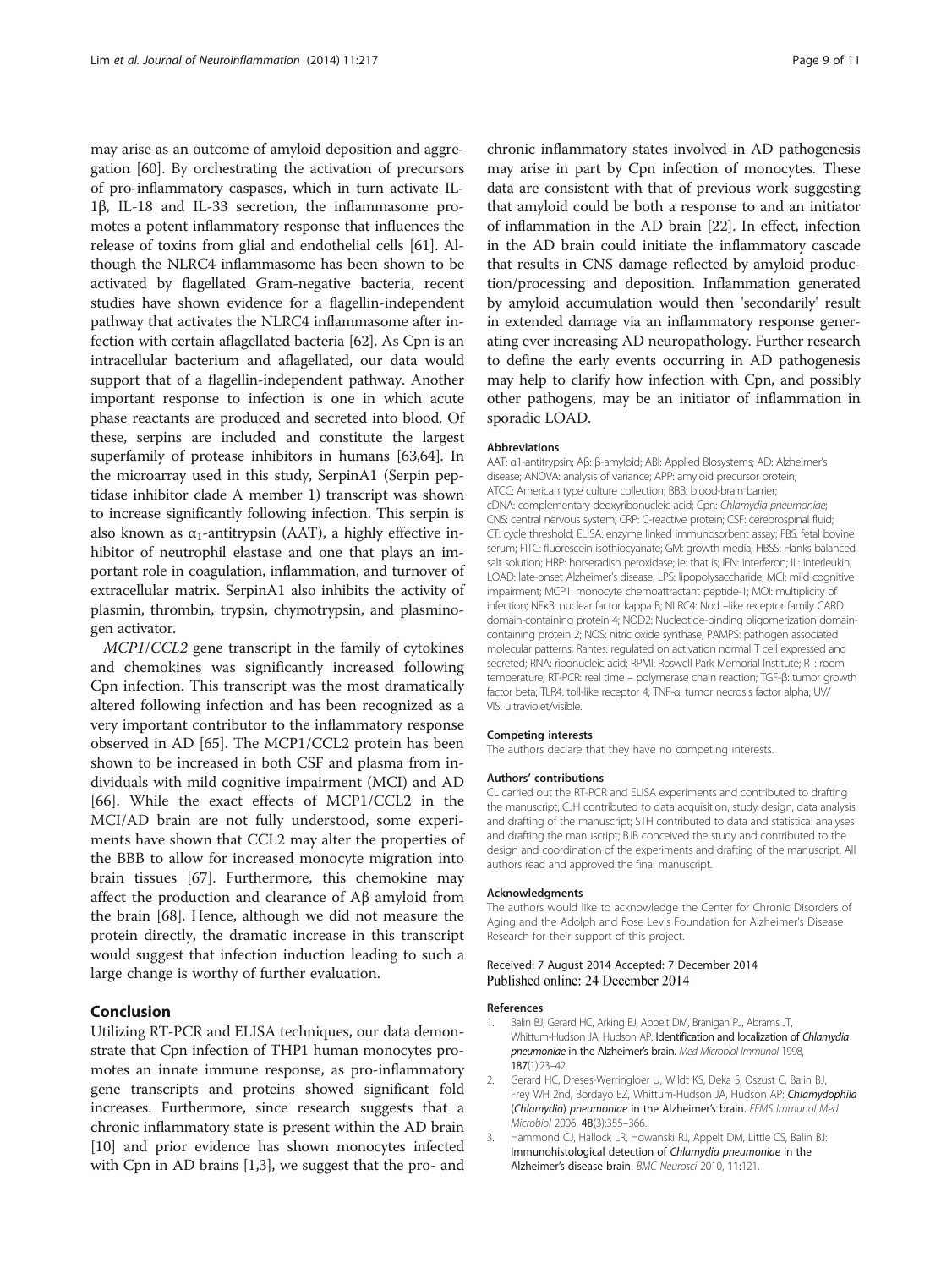- <span id="page-9-0"></span>4. MacIntyre A, Abramov R, Hammond CJ, Hudson AP, Arking EJ, Little CS, Appelt DM, Balin BJ: Chlamydia pneumoniae infection promotes the transmigration of monocytes through human brain endothelial cells. J Neurosci Res 2003, 71(5):740–750.
- 5. MacIntyre A, Hammond CJ, Little CS, Appelt DM, Balin BJ: Chlamydia pneumoniae infection alters the junctional complex proteins of human brain microvascular endothelial cells. FEMS Microbiol Lett 2002, 217(2):167–172.
- 6. Fiala M, Lin J, Ringman J, Kermani-Arab V, Tsao G, Patel A, Lossinsky AS, Graves MC, Gustavson A, Sayre J, Sofroni E, Suarez T, Chiappelli F, Bernard G: Ineffective phagocytosis of amyloid-beta by macrophages of Alzheimer's disease patients. J Alzheimers Dis 2005, 7(3):221–232. discussion 255–62.
- 7. Fiala M, Cribbs DH, Rosenthal M, Bernard G: Phagocytosis of amyloid-beta and inflammation: two faces of innate immunity in Alzheimer's disease. J Alzheimers Dis 2007, 11(4):457–463.
- Saresella M, Marventano I, Calabrese E, Piancone F, Rainone V, Gatti A, Alberoni M, Nemni R, Clerici M: A complex proinflammatory role for peripheral monocytes in Alzheimer's disease. J Alzheimers Dis 2014, 38(2):403–413.
- 9. Feng Y, Li L, Sun XH: Monocytes and Alzheimer's disease. Neurosci Bull 2011, 27(2):115–122.
- 10. Ringheim GE, Conant K: Neurodegenerative disease and the neuroimmune axis (Alzheimer's and Parkinson's disease, and viral infections). J Neuroimmunol 2004, 147(1–2):43–49.
- 11. Griffin WS, Sheng JG, Royston MC, Gentleman SM, McKenzie JE, Graham DI, Roberts GW, Mrak RE: Glial-neuronal interactions in Alzheimer's disease: the potential role of a 'cytokine cycle' in disease progression. Brain Pathol 1998, 8(1):65–72.
- 12. Swardfager W, Lanctot K, Rothenburg L, Wong A, Cappell J, Herrmann N: A meta-analysis of cytokines in Alzheimer's disease. Biol Psychiatry 2010, 68(10):930–941.
- 13. McGeer PL, McGeer EG: Local neuroinflammation and the progression of Alzheimer's disease. J Neurovirol 2002, 8(6):529–538.
- 14. McGeer EG, McGeer PL: Neuroinflammation in Alzheimer's disease and mild cognitive impairment: a field in its infancy. J Alzheimers Dis 2010, 19(1):355–361.
- 15. Akiyama H, Barger S, Barnum S, Bradt B, Bauer J, Cole GM, Cooper NR, Eikelenboom P, Emmerling M, Fiebich BL, Finch CE, Frautschy S, Griffin WS, Hampel H, Hull M, Landreth G, Lue L, Mrak R, Mackenzie IR, McGeer PL, O'Banion MK, Pachter J, Pasinetti G, Plata-Salaman C, Rogers J, Rydel R, Shen Y, Streit W, Strohmeyer R, Tooyoma I, Van Muiswinkel FL, Veerhuis R, Walker D, Webster S, Wegrzyniak B, Wenk G, Wyss-Coray T: Inflammation and Alzheimer's disease. Neurobiol Aging 2000, 21(3):383–421.
- 16. Rogers J, Lue LF: Microglial chemotaxis, activation, and phagocytosis of amyloid beta-peptide as linked phenomena in Alzheimer's disease. Neurochem Int 2001, 39(5–6):333–340.
- 17. Saez TE, Pehar M, Vargas M, Barbeito L, Maccioni RB: Astrocytic nitric oxide triggers tau hyperphosphorylation in hippocampal neurons. In Vivo 2004, 18(3):275–280.
- 18. Lue LF, Walker DG, Rogers J: Modeling microglial activation in Alzheimer's disease with human postmortem microglial cultures. Neurobiol Aging 2001, 22(6):945–956.
- 19. Kreutzberg GW: Microglia: a sensor for pathological events in the CNS. Trends Neurosci 1996, 19(8):312–318.
- 20. Frautschy SA, Cole GM, Baird A: Phagocytosis and deposition of vascular beta-amyloid in rat brains injected with Alzheimer beta-amyloid. Am J Pathol 1992, 140(6):1389-1399.
- 21. Frackowiak J, Wisniewski HM, Wegiel J, Merz GS, Iqbal K, Wang KC: Ultrastructure of the microglia that phagocytose amyloid and the microglia that produce beta-amyloid fibrils. Acta Neuropathol 1992, 84(3):225–233.
- 22. Bitting L, Naidu A, Cordell B, Murphy GM Jr: Beta-amyloid peptide secretion by a microglial cell line is induced by beta-amyloid-(25–35) and lipopolysaccharide. J Biol Chem 1996, 271(27):16084–16089.
- 23. Blasko I, Stampfer-Kountchev M, Robatscher P, Veerhuis R, Eikelenboom P, Grubeck-Loebenstein B: How chronic inflammation can affect the brain and support the development of Alzheimer's disease in old age: the role of microglia and astrocytes. Aging Cell 2004, 3(4):169–176.
- 24. Lue LF, Rydel R, Brigham EF, Yang LB, Hampel H, Murphy GM Jr, Brachova L, Yan SD, Walker DG, Shen Y, Rogers J: Inflammatory repertoire of Alzheimer's disease and nondemented elderly microglia in vitro. Glia 2001, 35(1):72–79.
- 25. Benveniste EN, Nguyen VT, O'Keefe GM: Immunological aspects of microglia: relevance to Alzheimer's disease. Neurochem Int 2001, 39(5–6):381–391.
- 26. Dickson DW: The pathogenesis of senile plaques. J Neuropathol Exp Neurol 1997, 56(4):321–339.
- 27. Savchenko VL, McKanna JA, Nikonenko IR, Skibo GG: Microglia and astrocytes in the adult rat brain: comparative immunocytochemical analysis demonstrates the efficacy of lipocortin 1 immunoreactivity. Neuroscience 2000, 96(1):195–203.
- 28. Benzing WC, Wujek JR, Ward EK, Shaffer D, Ashe KH, Younkin SG, Brunden KR: Evidence for glial-mediated inflammation in aged APP(SW) transgenic mice. Neurobiol Aging 1999, 20(6):581–589.
- 29. Paradis E, Douillard H, Koutroumanis M, Goodyer C, LeBlanc A: Amyloid beta peptide of Alzheimer's disease downregulates Bcl-2 and upregulates bax expression in human neurons. J Neurosci 1996, 16(23):7533–7539.
- 30. Smits HA, Rijsmus A, van Loon JH, Wat JW, Verhoef J, Boven LA, Nottet HS: Amyloid-beta-induced chemokine production in primary human macrophages and astrocytes. J Neuroimmunol 2002, 127(1-2):160-168.
- 31. Itzhaki RF, Wozniak MA, Appelt DM, Balin BJ: Infiltration of the brain by pathogens causes Alzheimer's disease. Neurobiol Aging 2004, 25(5):619-627.
- 32. Miklossy J, Kis A, Radenovic A, Miller L, Forro L, Martins R, Reiss K, Darbinian N, Darekar P, Mihaly L, Khalili K: Beta-amyloid deposition and Alzheimer's type changes induced by Borrelia spirochetes. Neurobiol Aging 2006, 27(2):228–236.
- 33. SABiosciences, a QIAGEN company [\[http://pcrdataanalysis.sabiosciences.](http://pcrdataanalysis.sabiosciences.com/pcr/arrayanalysis.php) [com/pcr/arrayanalysis.php](http://pcrdataanalysis.sabiosciences.com/pcr/arrayanalysis.php)]
- 34. Balin BJ, Little CS, Hammond CJ, Appelt DM, Whittum-Hudson JA, Gerard HC, Hudson AP: Chlamydophila pneumoniae and the etiology of late-onset Alzheimer's disease. J Alzheimers Dis 2008, 13(4):371–380.
- 35. Rasmussen SJ, Eckmann L, Quayle AJ, Shen L, Zhang YX, Anderson DJ, Fierer J, Stephens RS, Kagnoff MF: Secretion of proinflammatory cytokines by epithelial cells in response to chlamydia infection suggests a central role for epithelial cells in chlamydial pathogenesis. J Clin Invest 1997, 99(1):77–87.
- 36. Boelen E, Steinbusch HW, van der Ven AJ, Grauls G, Bruggeman CA, Stassen FR: Chlamydia pneumoniae infection of brain cells: an in vitro study. Neurobiol Aging 2007, 28(4):524-532.
- 37. Carratelli CR, Paolillo R, Rizzo A: Chlamydia pneumoniae stimulates the proliferation of HUVEC through the induction of VEGF by THP-1. Int Immunopharmacol 2007, 7(3):287–294.
- 38. Gaydos CA, Summersgill JT, Sahney NN, Ramirez JA, Quinn TC: Replication of Chlamydia pneumoniae in vitro in human macrophages, endothelial cells, and aortic artery smooth muscle cells. Infect Immun 1996, 64(5):1614–1620.
- 39. Haranaga S, Yamaguchi H, Friedman H, Izumi S, Yamamoto Y: Chlamydia pneumoniae infects and multiplies in lymphocytes in vitro. Infect Immun 2001, 69(12):7753–7759.
- 40. Gieffers J, van Zandbergen G, Rupp J, Sayk F, Kruger S, Ehlers S, Solbach W, Maass M: Phagocytes transmit Chlamydia pneumoniae from the lungs to the vasculature. Eur Respir J 2004, 23(4):506–510.
- 41. Koskiniemi M, Gencay M, Salonen O, Puolakkainen M, Farkkila M, Saikku P, Vaheri A: Chlamydia pneumoniae associated with central nervous system infections. Eur Neurol 1996, 36(3):160–163.
- 42. Little CS, Hammond CJ, MacIntyre A, Balin BJ, Appelt DM: Chlamydia pneumoniae induces Alzheimer-like amyloid plaques in brains of BALB/c mice. Neurobiol Aging 2004, 25(4):419–429.
- 43. Boman J, Soderberg S, Forsberg J, Birgander LS, Allard A, Persson K, Jidell E, Kumlin U, Juto P, Waldenstrom A, Wadell G: High prevalence of Chlamydia pneumoniae DNA in peripheral blood mononuclear cells in patients with cardiovascular disease and in middle-aged blood donors. J Infect Dis 1998, 178(1):274–277.
- 44. Griffin WS, Stanley LC, Ling C, White L, MacLeod V, Perrot LJ, White CL 3rd, Araoz C: Brain interleukin 1 and S-100 immunoreactivity are elevated in Down syndrome and Alzheimer disease. Proc Natl Acad Sci U S A 1989, 86(19):7611–7615.
- 45. Sheng JG, Ito K, Skinner RD, Mrak RE, Rovnaghi CR, Van Eldik LJ, Griffin WS: In vivo and in vitro evidence supporting a role for the inflammatory cytokine interleukin-1 as a driving force in Alzheimer pathogenesis. Neurobiol Aging 1996, 17(597047429):761–766.
- 46. Mrak RE, Griffin WS: Interleukin-1, neuroinflammation, and Alzheimer's disease. Neurobiol Aging 2001, 22(6):903–908.